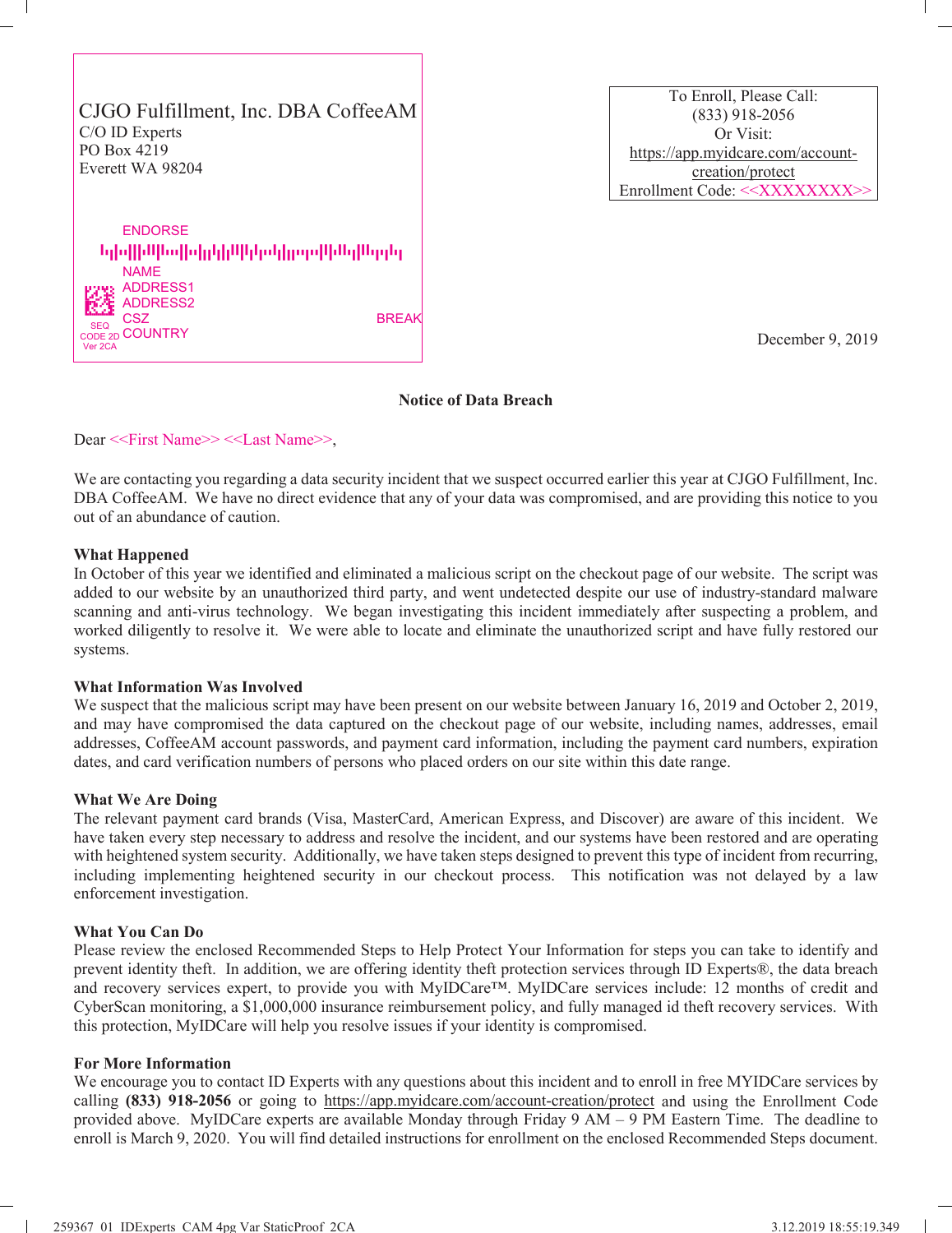You will need to reference the enrollment code at the top of this letter when calling or enrolling online, so please do not discard this letter. You can also contact us directly at 1-800-803-7774 should you have other questions or concerns.

We take the protection of your personal information seriously and sincerely apologize for this incident and regret any inconvenience or concern this may have caused.

Sincerely,

 $\mathbf{I}$ 

bulur loy

Andrew Cory, President CJGO Fulfillment, Inc. DBA CoffeeAM 12230 Cumming Highway, Canton, GA 30115

Enclosure

 $\mathbf{I}$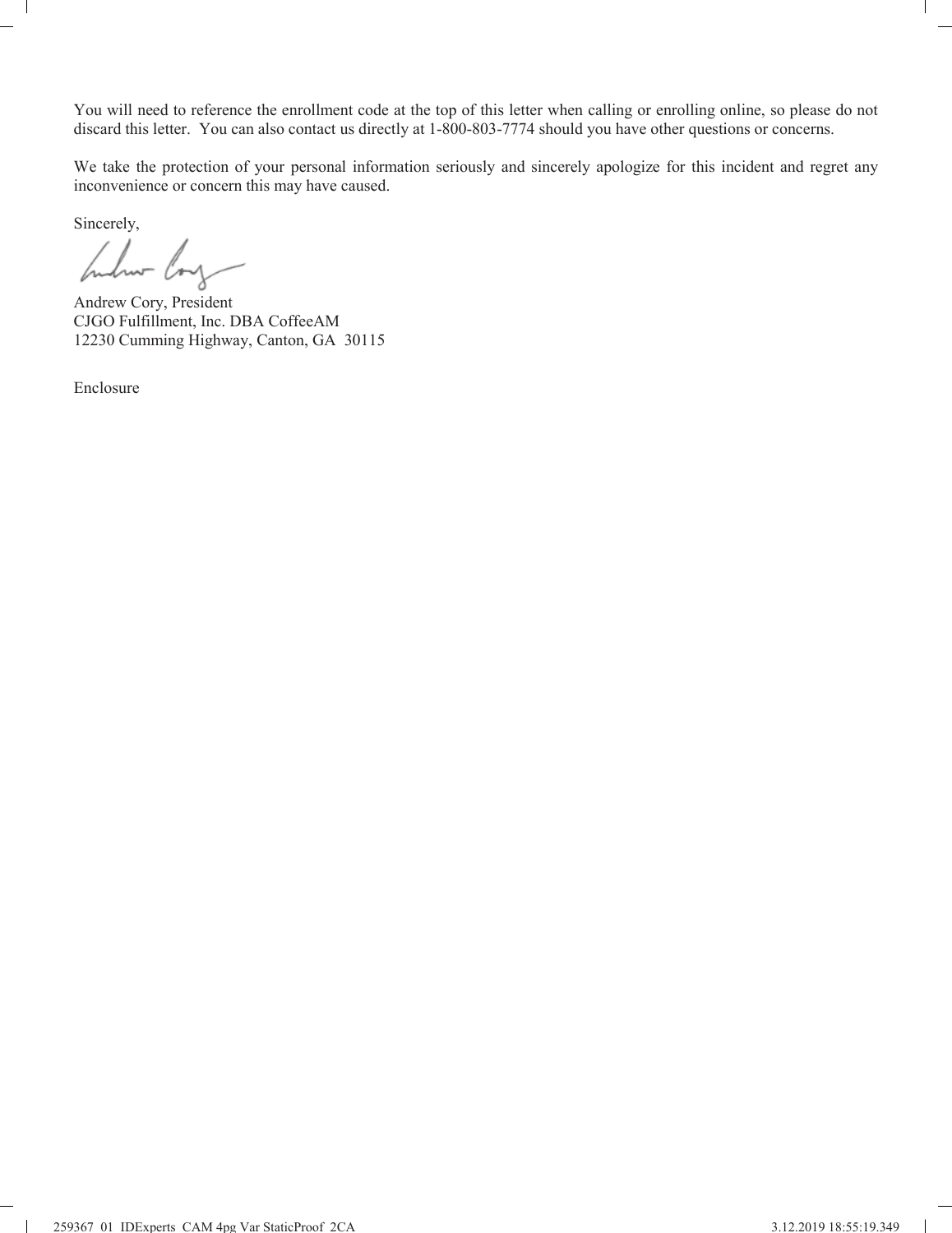

# **Recommended Steps to Help Protect Your Information**

**1. Activate Credit Monitoring.** Credit monitoring is provided as part of your MyIDCare membership. The monitoring included in the membership must be activated to be effective. Note: you must have established credit to use this service.

**2. Telephone Assistance.** Contact MyIDCare at (833) 918-2056 for additional information about this incident, including what types of information we maintain about you or others in general, and to speak with knowledgeable representatives about the appropriate steps to take to protect your credit identity.

**3. Change Passwords**. Since your email address and password may have been exposed, we recommend that you promptly change your password, and take other steps appropriate to protect all online accounts for which you use the same user name or email address and password as on our CoffeeAM account.

**4. Review Account Statements and Credit Reports.** We recommend that you regularly review statements from your credit card accounts and other accounts and periodically obtain your c[redit reports from the national](http://www.annualcreditreport.com/) consumer credit reporting agencies. You may obtain a free copy of your credit report online at www.[annualcreditreport.com, by cal](http://www.annualcreditreport.com/)ling toll-free 1- 877-322-8228, or by mailing an Annual Credit Report Request Form (available at www.annualcreditreport.com) to: Annual Credit Report Request Service, P.O. Box 105281, Atlanta, GA, 30348-5281. You may also purchase a copy of your credit report by contacting one or more of the three national consumer [credit reporting agen](http://www.equifax.com/)cies listed below:

**Equifax,** P.O. Box 740241, Atlanta, GA 30374, 1-800-68[5-111](http://www.experian.com/)[1, www.equifax.com](http://www.transunion.com/) **Experian,** P.O. Box 2002, Allen, TX 75013, 1-888-397-3742, www.experian.com **TransUnion,** P.O. Box 1000, Chester, PA 19016, 1-800-916-8800, www.transunion.com

When you receive your credit reports from the above consumer credit reporting agencies, review them carefully. Look for accounts or creditor inquiries that you did not initiate or do not recognize. Look for information such as a home address or Social Security Number that is not accurate. If you see anything you do not understand, call the consumer credit reporting agency at the telephone number on the report. If you discover any suspicious items and have enrolled in MyIDCare, notify MyIDCare immediately by calling or by logging into the MyIDCare website and filing a request for help. If you file a request for help or report suspicious activity, you will be contacted by a member of the ID Care team who will help you determine the cause of the suspicious items. In the unlikely event that you fall victim to identity theft as a consequence of this incident, you will be assigned an ID Care Specialist who will work on your behalf to identify, stop and reverse the damage quickly.

We recommend you remain vigilant in reviewing your account statements and monitoring your free credit reports to detect errors which may result from this incident and for instances of fraud and identity theft, and promptly report any fraud, suspicious activity or suspected identity theft to your credit card company/bank, the proper law enforcement authorities, including local law enforcement, your state's Attorney General and/or the Federal Trade Commission ("FTC"). You may contact the FTC and your state's regulatory authority to obtain additional information about the steps you can take to avoid identity theft. To contact the FTC, write to the Federal Trade [Commission, 600 Penn](http://www.ftc.gov/idtheft.)sylvania Avenue, NW, Washington, DC 20580, call 1-877-IDTHEFT (438-4338), or visit their website, www.ftc.gov/idtheft.

**For Maryland residents:** You may also obtain information about preventing and avoiding identity theft from the Maryland Office of the Attorney General: Mar[yland Office of the Atto](http://www.oag.state.md.us/)rney General, Consumer Protection Division, 200 St. Paul Place, Baltimore, MD 21202, 1-888-743-0023, www.oag.state.md.us.

**For Massachusetts residents:** You may also obtain information about preventing and avoiding identity theft from the Massachusetts Office of Consumer Affairs and Business Regulation, Ten Park Plaza, Suite 5170, Boston, MA 02116, Phone: [\(617\) 973-8700,](http://mass.gov/consumer.) Fax: (617) 973-8799, Consumer Hotline: (617) 973-8787 or 888-283-3757 toll free (MA only), mass.gov/consumer. You have the right to obtain a police report in connection with this incident.